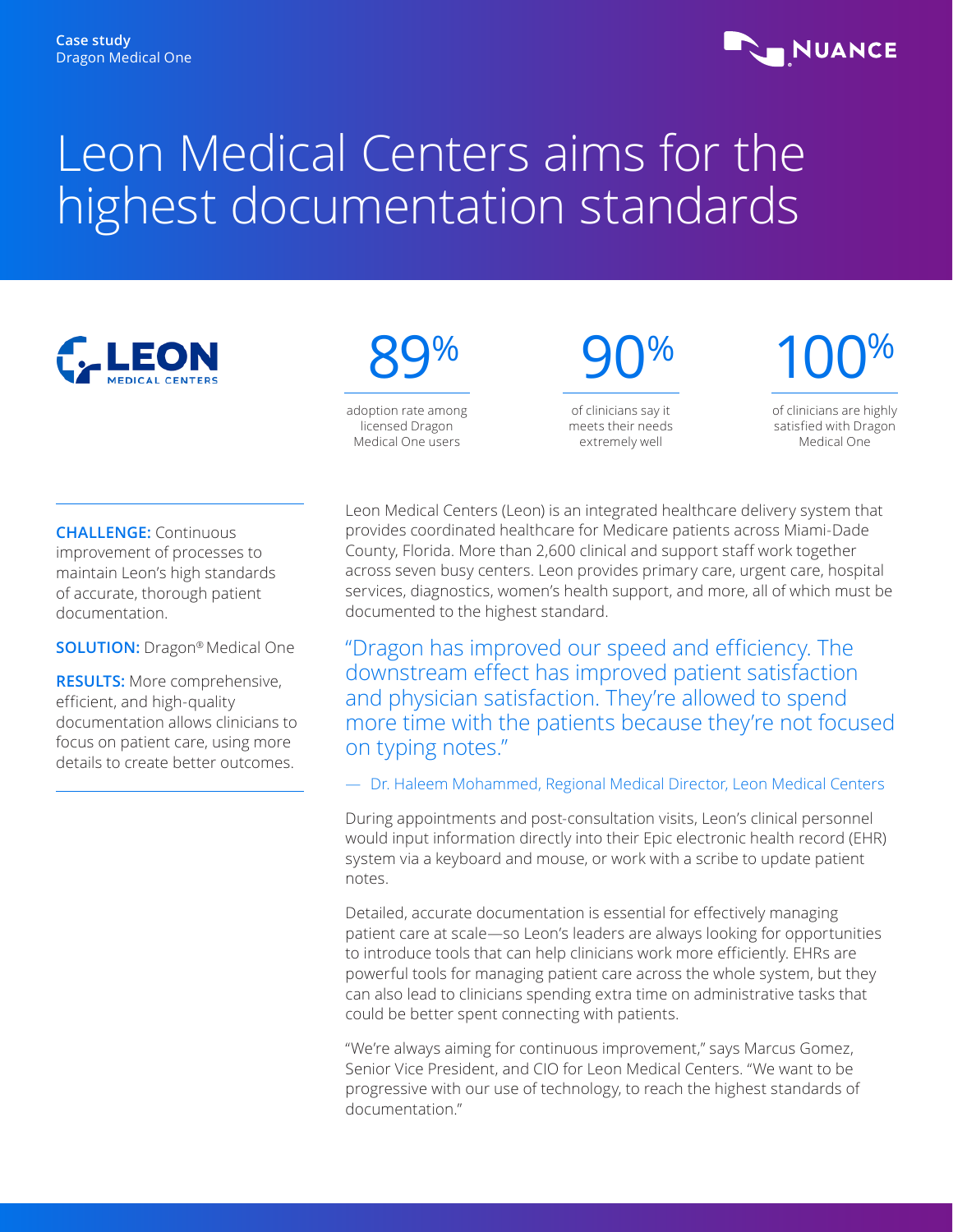

"Dragon Medical One has made clinicians more efficient and more effective. We can chart in a way that allows you to really document the patient's situation and conditions."

— Dr. Jose Ferrer, Director of Urology, Leon Medical Centers

# **Targeting clinical documentation excellence**

Leon's radiologists had years of experience with PowerScribe One, Nuance's AI-powered radiology reporting platform, so Dragon Medical One was a natural candidate for consideration. Dragon Medical One uses AI-driven speech recognition to give clinicians next-level personalized voice capabilities—so they can dictate directly into their EHR and any other system they use. It's purpose-built as a clinical documentation companion, using conversational AI to ease handling complex medical terminology and even medication names.

The team was looking for a solution that could aid and advise its clinicians, from pre-charting through to post-encounter documentation, boosting reporting speed and accuracy and freeing up time to focus on diagnosis and treatment. And because Leon relies on its EHR for continuity of care, the new tool needed to work seamlessly with the Epic EHR.

# "It was extremely important that the solution worked with our Epic EHR," says Gomez. "We felt like we could replicate our radiology colleagues' success and build a strong partnership with Nuance—and Dragon Medical One was proven in the industry."

## — Marcus Gomez, Senior Vice President, and CIO, Leon Medical Centers

Beginning with a small group of 12 clinicians, Leon deployed Dragon Medical One alongside Nuance PowerMic for a 10-week pilot. Once the clinicians had successfully adjusted their workflows to using speech recognition, Leon expanded the program.

"The pilot showed that Dragon Medical One and PowerMic integrated well with Epic. And with positive feedback from our clinicians and no issues to smooth out, we had the confidence we needed to proceed. These tools help our clinicians complete accurate, thorough, and efficient documentation which is at the core of managing the care of our patients," says Gomez. "The quality of support from Nuance helped us train both the physicians and system administrators effectively."

### **Improving the patient-provider experience**

Since deploying Dragon Medical One, primary care physicians, various specialists, and nurse practitioners across Leon can document faster, allowing them to create comprehensive, accurate notes without compromising on time spent with their patients. And with more information at their fingertips, clinicians can make better-informed decisions about patient care and deliver more comprehensive referrals to their colleagues.

"Dragon Medical One has made clinicians more efficient and more effective. We can chart in a way that allows you to really document the patient's situation and conditions," explains Dr. Jose Ferrer, Director of Urology at Leon Medical Centers.